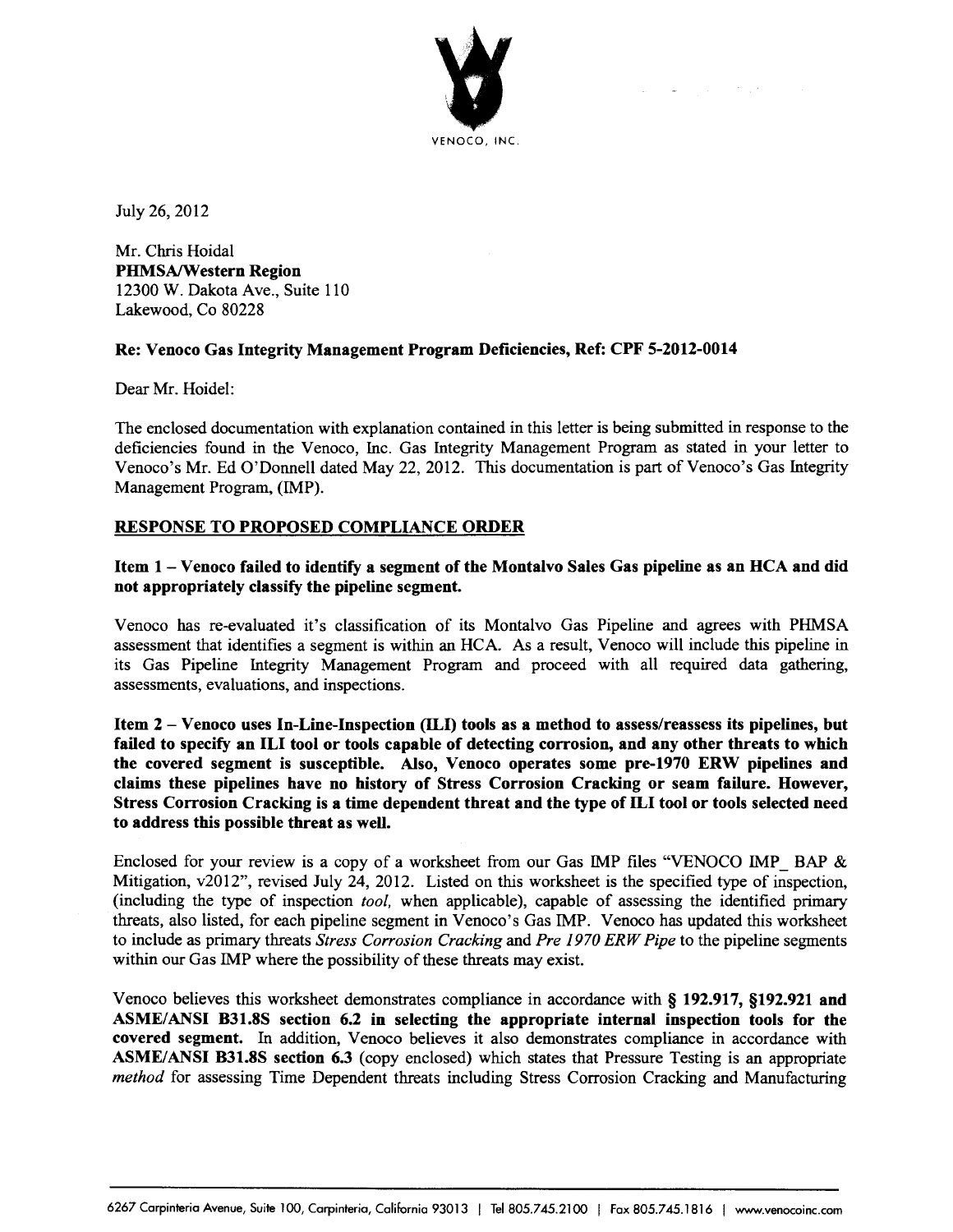and Related Defects including pipelines comprised of low frequency welded electric resistance welded (ERW) pipe which may include certain Pre 1970 ERW pipe.

Our review of the operating history and maintenance records for the two pipeline segments that possibly include these threats leads us to conclude these potential conditions are "stable". This conclusion is based on the following:

- 1. In over 30 years of continuous operation these pipeline segments do not have any history of seam failure or SCC.
- 2. These pipeline segments have never operated under cyclic pressure conditions.
- 3. These pipeline segments and have not seen an increase in pressure over the Maximum Operating Pressure during the preceding 5 years.
- 4. These pipeline segments have been successfully pressure tested since their acquisition by Venoco as well as successfully pressure tested by their previous owners/operators.

Following your review of the enclosed documentation with our explanations of **Item 2,** contained in this letter, please further advise as to PHMSA's conclusion with our addressing the proposed compliance order.

## **SAFETY IMPROVEMENT COST ASOCIATED WITH FILLING THIS COMPLIANCE ORDER**

Venoco estimates the cost associated with preparation/revision of plans, procedures, studies and analyses for:

- **Item 1** Approximately \$3,500 for manpower, \$200 for materials, and \$25,000 to complete a baseline inspection for the Montalvo Sales Gas Line. Total: \$28,700.
- **Item 2** Approximately \$500 for manpower. Total: \$500

Venoco estimates the cost associated with replacements, additions and other changes to pipeline infrastructure for:

- **Item 1** Approximately \$2,000 for minor piping modifications associated with completing a baseline inspection for the Montalvo Sales Gas Line. Total: \$2,000.
- **Item 2** No cost estimated since no changes to pipeline infrastructure.

Should you have any questions concerning this material or require further clarification, please contact Vince Eccleston at 661-617-8947 or myself at 805-745-2259.

Sincerely,

Keith Wenal Manager - Health, Environment and Safety

Enclosures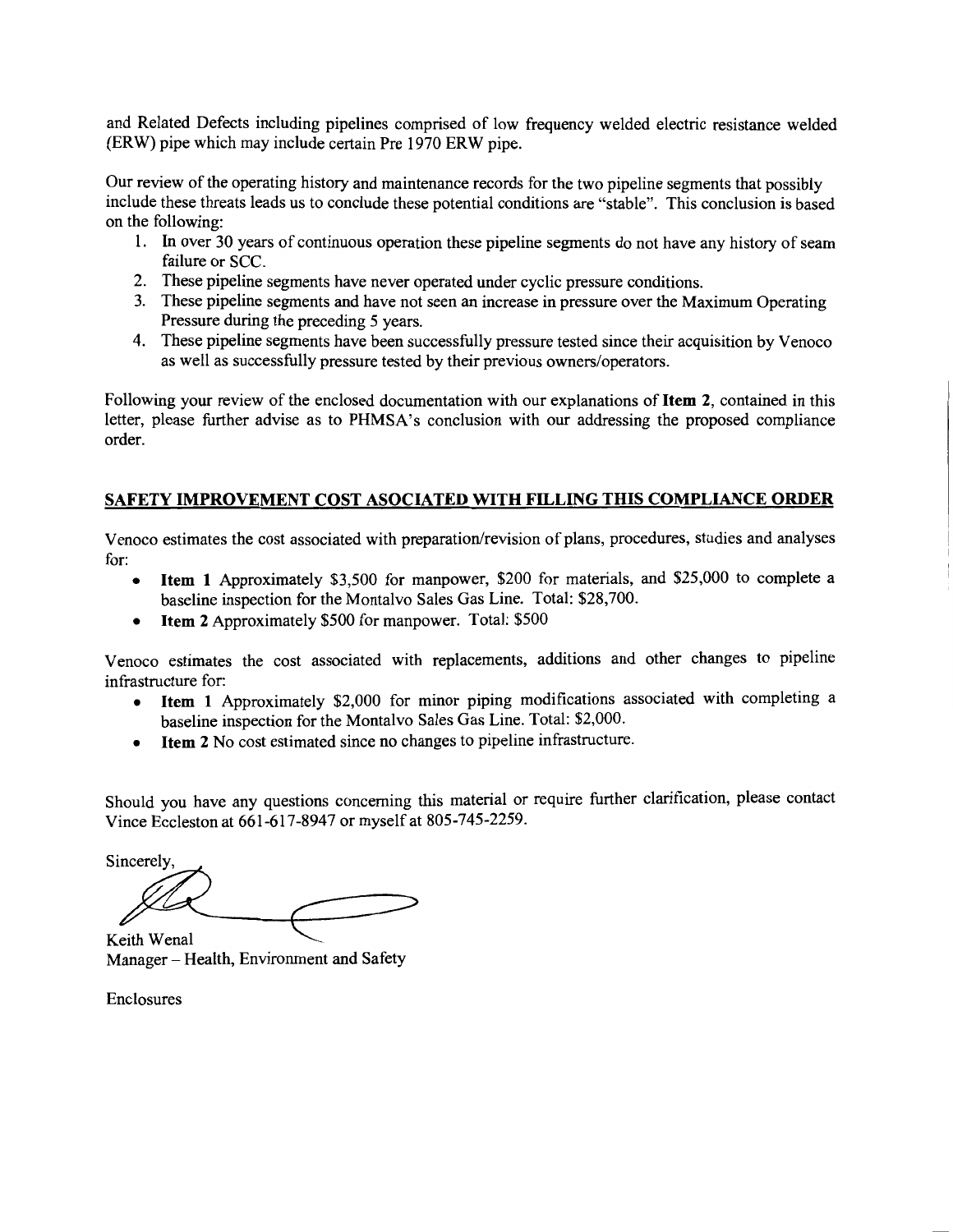| cc:                          |                |            |  |  |  |  |
|------------------------------|----------------|------------|--|--|--|--|
| L. Huskins                   | w/attachments  |            |  |  |  |  |
| S. English                   | 66             | 44         |  |  |  |  |
| J. Holm                      | 66             | $\epsilon$ |  |  |  |  |
| J. MacDonald                 | C <sub>1</sub> | 66         |  |  |  |  |
| J. Hollis                    | 44             | 66         |  |  |  |  |
| D. Taylor                    | 66             | 44         |  |  |  |  |
| V. Eccleston w/o attachments |                |            |  |  |  |  |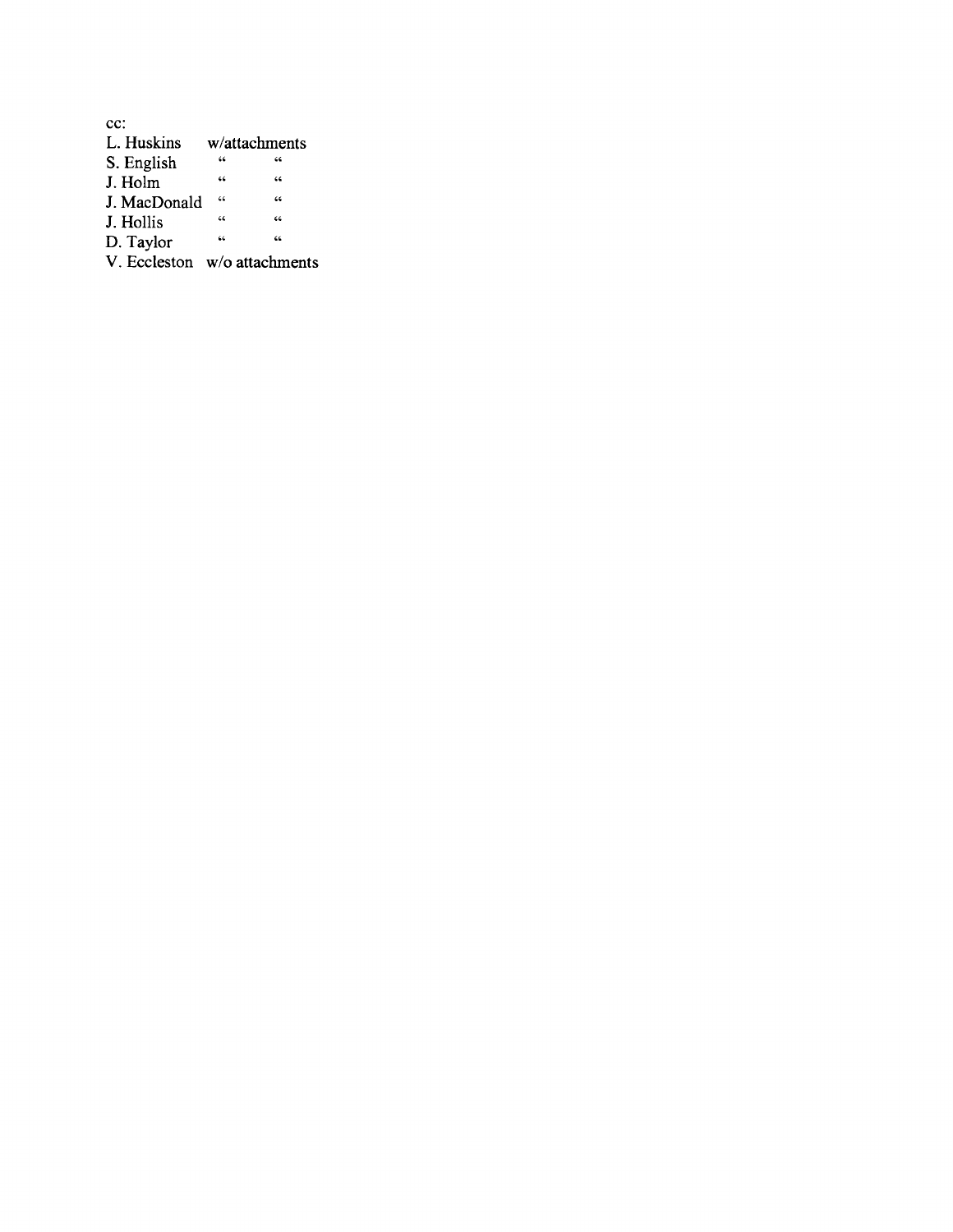#### ASME 831.85-2004

damage that has rerounded under the influence of internal pressure in the pipe may challenge the lower limits of reliable detection of both the standard and high-resolution tools. There has been limited success identifying third-party damage using magnetic-flux leakage tools. MFL tools are not useful for sizing deformations.

6.2.4 All Other Threats. In-line inspection is typically not the appropriate inspection method to use for all other threats listed in para. 2.

6.2.5 Special Considerations for the Use of ln·Line Inspection Tools

*(n)* The following shall also be considered when selecting the appropriate tool:

(1) *Detection Sensitivity.* Minimum defect size specified for the ILI tool should be smaller than the size of the defect sought to be detected.

*(2) Gnssificntion.* Differentiation between types of anomalies.

*(3) Sizing Accurna;.* Enables prioritization and is a key to a successful integrity management plan.

*(4) Location Accuracy.* Enables location of anomalies by excavation.

(5) Requirements for Defect Assessment. Results of ILI have to be adequate for the specific operator's defect assessment program.

(b) Typically, pipeline operators provide answers to a questionnaire provided by the ILl vendor that should list all the significant parameters and characteristics of the pipeline section to be inspected. Some of the more important issues that should be considered are as follows:

(1) Pipeline Questionnaire. Review of pipe characteristics, such as steel grade, type of welds, length, diameter, wall thickness, elevation profiles, etc. Also, identification of any restrictions, bends, known ovalities, valves, unbarred tees, couplings, and chill rings the ILl tool may need to negotiate.

(2) *Launcliers and Receivers*. Should be reviewed for suitability, since ILl tools vary in overall length, complexity, geometry, and maneuverability.

(3) Pipe Cleanliness. Can significantly affect data collection.

(4) *Type of* Fluid. Gas or liquid, affecting the possible choice of technologies.

*(5) Flow Rnte, Pressure, and Temperature.* Flow rate of the gas will influence the speed of the IU tool inspection. lf speeds are outside of the normal ranges, resolution can be compromised. Total time of inspection is dictated by inspection speed, but is limited by the total capacity of batteries and data storage available on the tool. High temperatures can affect tool operation quality and should be considered.

(6) *Product* Bypass/Supplement. Reduction of gas flow and speed reduction capability on the ILI tool may be a consideration in higher velocity lines. Conversely, the availability of supplementary gas where the flow rate is too low shall be considered.

(c) The operator shall assess the general reliability of the ILl method by looking at the following:

(1) confidence level of the JLl method (e.g., probability of detecting; classifying, and sizing the anomalies)

(2) history of the ILl method/tool

(3) success rate/failed surveys

(4) ability of the tool to inspect the full length and full circumference of the section

(5) ability to indicate the presence of multiple cause anomalies

Generally, representatives from the pipeline operator and the ILl service vendor should analyze the goal and objective of the inspection, and match significnnt factors known about the pipeline and expected anomaljes with the capabilities and performance of the tool. Choice of tool will depend on the specifics of the pipeline section and the goal set for the inspection. The operator shall outline the process used in the integrity management plan for the selection and implementation of the ILl inspections.

6.2.6 Examination and Evaluation. Results of in-line (04) inspection only provide indications of defects, with some characterization of the defect. Screening of this information is required in order to determine the time frame for examination and evaluation. The time frame is discussed in para. 7.

Examination consists of a variety of direct inspection techniques, including visual inspection, inspections using NDE equipment, and taking measurements, in order to characterize the defect in confirmatory excavations where anomalies are detected. Once the defect is characterized, the operator must evaluate the defect in order to determine the appropriate mitigation actions. Mitigation is discussed in para. *7.* 

### 6.3 Pressure Testing

Pressure testing has long been an industry-accepted method for validating the integrity of pipelines. This integrity assessment method can be both a strength test and a leak test. Selection of this method shall be appropriate for the threats being assessed.

ASME 831.8 contains details on conducting pressure tests for both post-construction testing and for subsequent testing after a pipeline has been in service for a period of time. The Code specifies the test pressure to be attained and the test duration in order to address certain threats. It also specifies allowable test mediums and under what conditions the various test mediums can be used.

The operator should consider the results of the risk assessment and the expected types of anomalies to deter· mine when to conduct inspections utilizing pressure testing.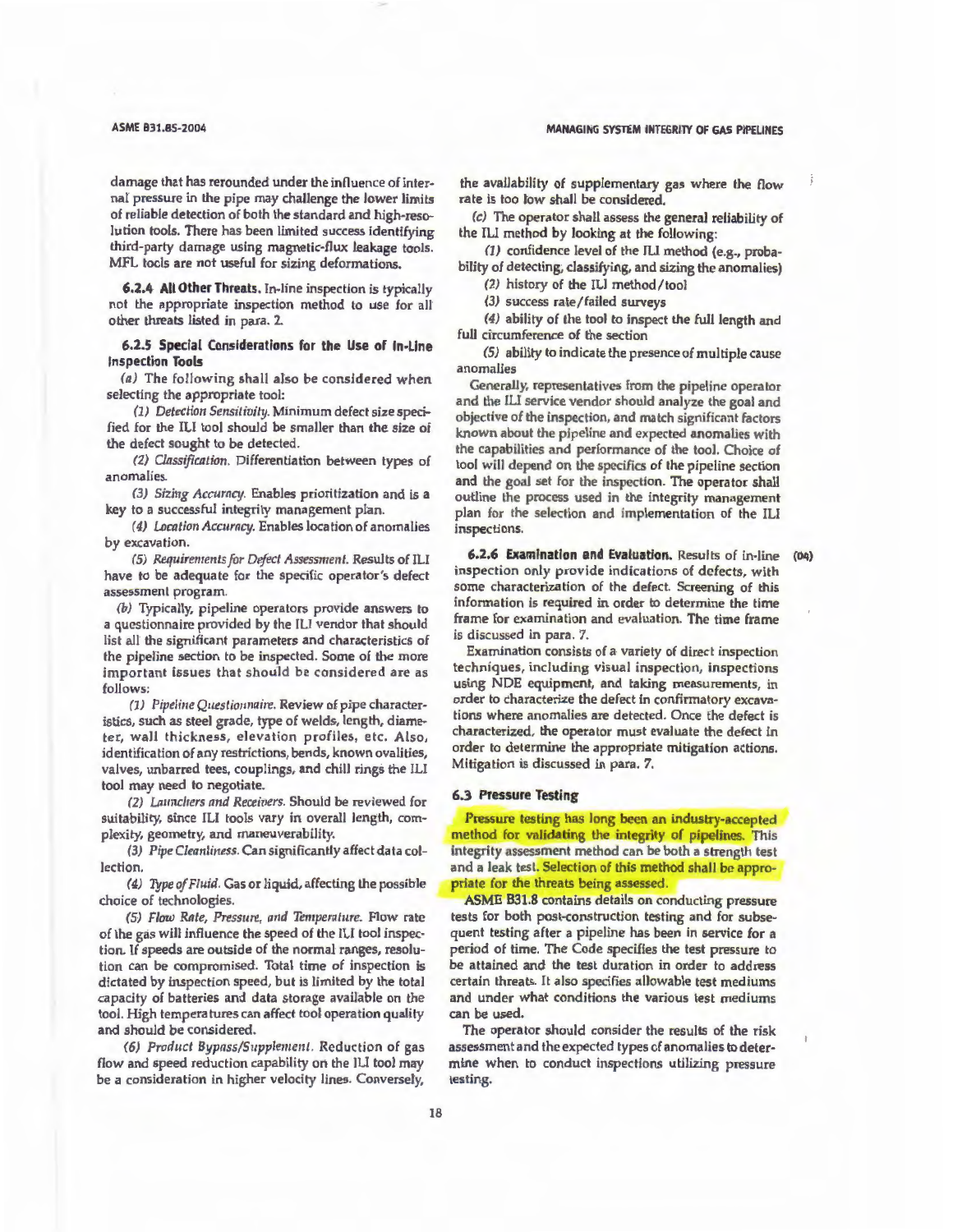#### MANAGING SYSTEM INTEGRITY OF GAS PIPELINES

**6.3.1 Time-Dependent Threats.** Pressure testing is appropriate for use when addressing time-dependent threats. Time-dependent threats are external corrosion, internal corrosion, stress corrosion cracking, and other environmentally assisted corrosion mechanisms.

(Oil) 6.3.2 Manufacturing and Related Defect Threats. Pressure testing is appropriate for use when addressing the pipe seam aspect of the manufacturing threat. Pressure testing shall comply with the requirements of ASME 631.8. This will define whether air or water shall be used. Seam issues have been known to exist for pipe with a joint factor of less than 1.0 (e.g., lap-welded pipe, hammer-welded pipe, and butt-welded pipe) or if the pipeline is comprised of low-frequency welded electric resistance welded {ERW) pipe or flash-welded pipe.

When raising the MAOP of a steel pipeline or when raising the operating pressure above the historical operating pressure (i.e., highest pressure recorded in 5 years prior to the effective date of this Standard}, pressure testing must be performed to address the seam issue.

Pressure testing shall be in accordance with ASME 831 .8, to at least 1.25 times the MAOP. ASME 831.8 defines how to conduct tests for both post-construction and in-service pipelines.

6.3.3 All Other Threats. Pressure testing is typically not the appropriate integrity assessment method to use for all other threats listed in para. 2.

6.3.4 Examination and Evaluation. Any section of pipe that fails a pressure test shall be examined in order to evaluate that the failure was due to the threat which the test was intended to address. If the failure was due to another threat, the test failure information must be integrated with other information relative to the other threat and the segment reassessed for risk.

#### 6.4 Direct Assessment

Direct assessment is an integrity assessment method utilizing a structured process through which the operator is able to integrate knowledge of the physical characteristics and operating history of a pipeline system or segment with the results of inspection, examination, and evaluation, in order to determine the integrity.

6.4.1 External Corrosion Direct Assessment (ECDA) for the External Corrosion Threat. External corrosion direct assessment can be used for determining integrity for the external corrosion threat on pipeline segments. The process integrates facilities data, and current and historical field inspections and tests, with the physical characteristics of a pipeline. Nonintrusive (typically aboveground or indirect) inspections are used to estimate the success of the corrosion protection. The ECDA process requires direct examinations and evaluations. Direct examinations and evaluations confirm the ability

of the indirect inspections to locate active and past corrosion locations on the pipeline. Post-assessment is required to determine a corrosion rate to set the reinspection interval, reassess the performance metrics and their current applicability, and ensure the assumptions made in the previous steps remain correct.

The ECDA process therefore has the following four components:

- (a) pre-assessment
- *(b)* inspections
- (c) examinations and evaluations
- (d) post-assessment

The focus of the ECDA approach described in this Standard is to identify locations where external corrosion defects may have formed. 11 is recognized that evidence of other threats such as mechanical damage and *stress* corrosion cracking (SCC) may be detected during the ECDA process. While implementing ECDA and when the pipe is exposed, the operator is advised to conduct examinations for nonexternal corrosion threats.

The prescriptive ECDA process requires the use of at least two inspection methods, verilication checks by examination and evaluations, and post-assessment validation.

For more information on the ECDA process as an integrity assessment method, see Nonmandatory Appendix B, para. B1.

6.4.2 Internal Corrosion Direct Assessment Process (ICDA) for the Internal Corrosion Threat. Internal corrosion direct assessment can be used for determining integrity for the internal corrosion threat on pipeline segments that normally carry dry gas but may suffer from short-term upsets of wet gas or free water (or other electrolytes). Examinations of low points or at inclines along a pipeline, which force an electrolyte such as wa ter to first accumulate, provide information about the remaining length of pipe. If these low points have not corroded, then other locations further downstream are less likely to accumulate electrolytes and therefore can be considered free from corrosion. These downstream locations would not require examination.

Internal corrosion is most likely to occur where water first accumulates. Predicting the locations of water accumulation (if upsets occur) serves as a method for prioritizing local examinations. Predicting where water first accumulates requires knowledge about the multiphase flow behavior in the pipe, requiring certain data (see para. 4). 1CDA applies between any feed points until a new input or output changes the potential for electrolyte entry or flow characteristics.

Examinations are performed at locations where electrolyte accumula lion is predicted. For most pipelines il is expected that examination by radiography or ultrasonic NDE will be required to measure the remaining wall thickness at those locations. Once a site has been *exposed,* internal corrosion monitoring method(s) [e.g.,